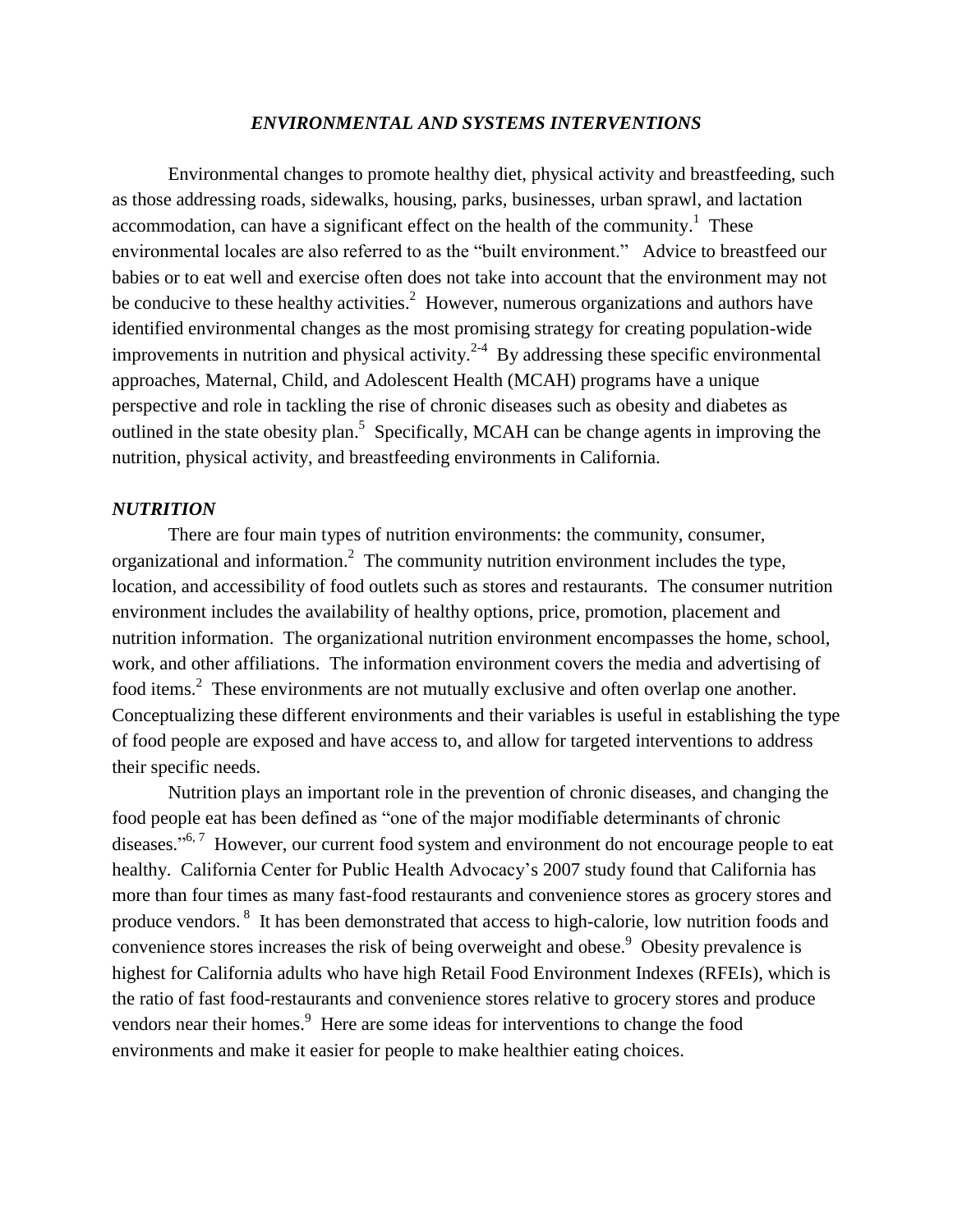## *Farmers' Markets*

There are several low-difficulty to implement interventions aimed at changing food environments that can have a huge impact on what people choose to eat. First, research has shown that access to farmers' markets increases fruit and vegetable consumption among participants and that access to neighborhood supermarkets and farmers' markets reduces the risk of overweight and obesity.<sup>[10,](#page-5-7) [11](#page-5-8)</sup> This is especially effective in low income communities where fresh produce is less accessible and more expensive. Farmers' markets can increase the availability of healthy foods and lower the overall food costs for the neighborhood.<sup>[12](#page-5-9)</sup> Since locally-grown produce is sold by local farmers, the cost of a middleman and transportation can be avoided making the sale prices competitive compared to grocery stores.<sup>[13](#page-5-10)</sup> Ultimately, farmers' markets can alter the community nutrition environment by making fresh fruits and vegetables more available and affordable, ensuring that more people have the opportunity to make healthier nutrition decisions.

## *Community Gardens*

Another strategy to improve nutrition is implementing community gardens. One study reported that adults with a household member that participated in a community garden consumed fruits and vegetables 1.4 times more per day and were 3.5 times more likely to consume fruits and vegetables five times a day than those who did not participate.<sup>[14](#page-5-11)</sup> Another study reported that community gardeners consumed fruits and vegetables 5.7 times per day compared with 4.6 times per day for home gardeners and 3.9 times per day for nongardeners, suggesting that community gardens may benefit the health of its participants more so than private home gardens.<sup>[15](#page-5-12)</sup> Community gardens can also increase one's willingness to try the fruits and vegetables grown in a garden, which could prove useful to change younger picky eaters.<sup>[16](#page-5-13)</sup> By improving the community nutrition environment with community gardens, participants may increase their fruits and vegetable consumption and better their health outcomes.

#### *Farm-to-Institution*

Programs such as Farm-to-School change the food environment in a school setting and help to increase the intake of fruits and vegetables in children.<sup>[17](#page-5-14)</sup> It has been reported that by changing the organizational nutrition environment through school lunches, children consume an increase of one serving of fruits a vegetables per day, which could help alleviate diseases such as obesity and diabetes.<sup>[18](#page-5-15)</sup> In working with various stakeholders involved with farming, institutions such as schools, and the community, we can improve the nutrition, and therefore the health outcomes, of mothers and their respective families.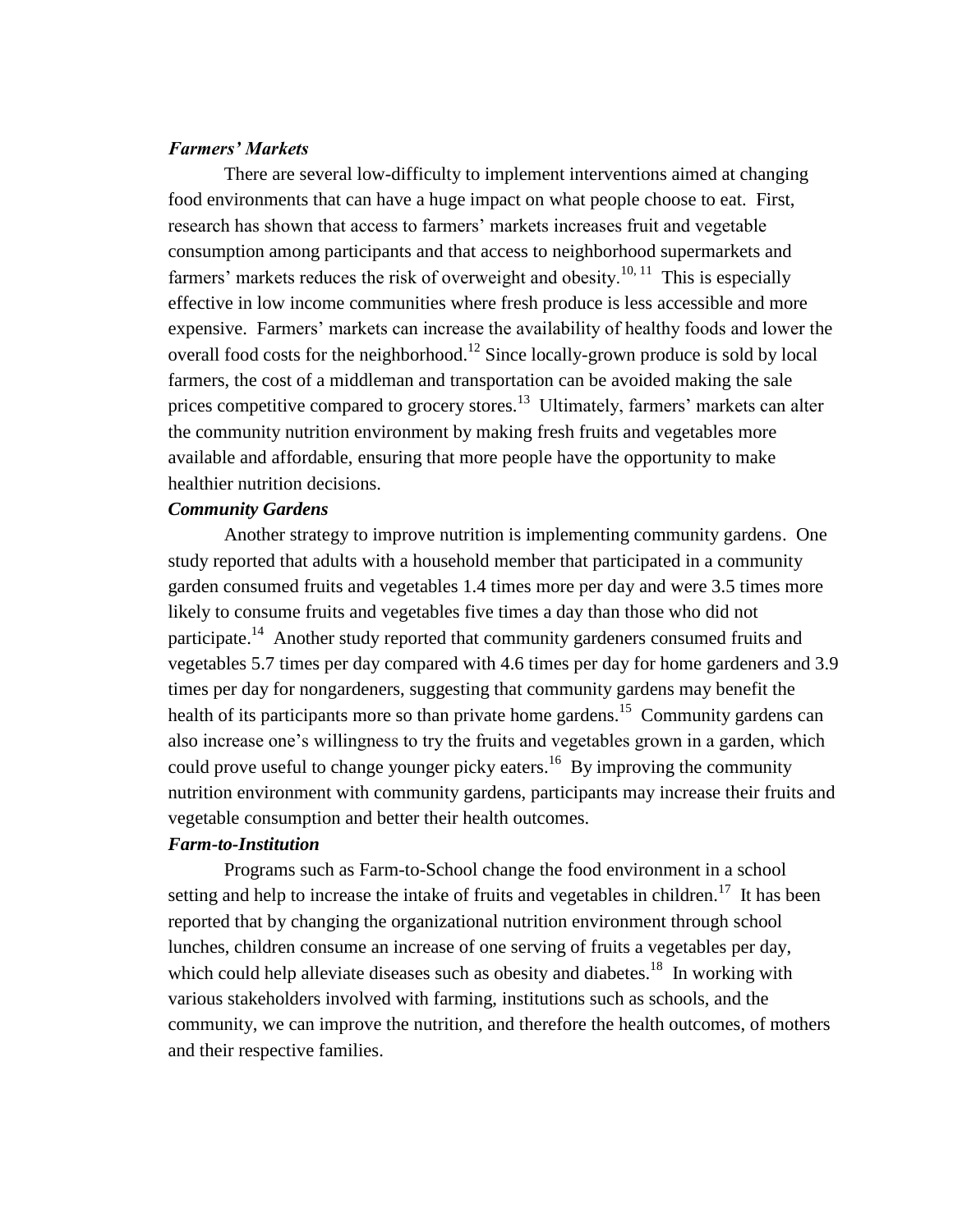## *PHYSICAL ACTIVITY*

Residents of walkable neighborhoods who have good access to recreation facilities are more likely to be physically active and less likely to be overweight or obese.<sup>[4](#page-5-16)</sup> One study concluded that residents of easily (high) walkable neighborhoods get an extra 70 minutes of physical activity each week and are 2.4 times more likely to meet physical activity recommendations than residents that live in not very (low) walkable neighborhoods.<sup>[19](#page-5-17)</sup> However, less than a third of California adults reported participating in vigorous physical activity at least three times per week.<sup>[20](#page-6-0)</sup> Therefore, creating safe and inviting areas to walk and bike through and ensuring that recreational facilities are accessible may increase physical activity levels and improve the well-being of the entire family. Below are highlighted interventions to address physical activity in the built environment.

## *Pedestrian Safety and Walkability*

Environments that encourage physical activities such as walking and biking through complete and safe streets are ideal for addressing chronic illnesses.<sup>[21](#page-6-1)</sup> First, it is important to note that mixed land use, connectivity, safety, and aesthetic qualities all contribute to the "walkability" of a place.<sup>[7](#page-5-4)</sup> "Walkability" refers to how safe, convenient, and usable facilities are for pedestrians and bikers to get to their destinations. Safe and attractive sidewalks that are destination-oriented, especially with required mixed-land use zoning so that people live near where they work, shop, and play, may encourage more members of communities to walk or bike as their primary mode of transportation[.](#page-5-16)<sup>4</sup> *Joint Use Agreements*

Increasing levels of physical activity do not always require long-term development projects, but can be done by increasing access to existing recreational facilities. Establishing joint-use agreements such as opening up school yards after-hours to the community for physical activity is one way to reduce these barriers to safe places and provide opportunities for engaging in physical activity.<sup>[22](#page-6-2)</sup> Joint-use agreements can be formal or informal partnerships between two entities – usually a school and a city – to share indoor and outdoor spaces such as gymnasiums and athletic fields to increase opportunities for communities to be more physically active.<sup>[23](#page-6-3)</sup> For example, a school could share their pool with a swim team or a school employee could unlock the school gate after hours so people have access to the basketball courts. This agreement is ideal for rural or low-income populations that may lack access to physical activity facilities.<sup>[24](#page-6-4)</sup> In one New Orleans community, it was reported that children with after-hours access to a safe schoolyard were 84% more active than those without schoolyard access.<sup>[25](#page-6-5)</sup>

## *Safe Routes to School*

Initiatives such as Safe Routes to School provide a safe way for children to exercise regularly by actively commuting to school, and have been reported to increase personal active commuting patterns of children.<sup>[26](#page-6-6)</sup> From 1969 to 2009, the percentage of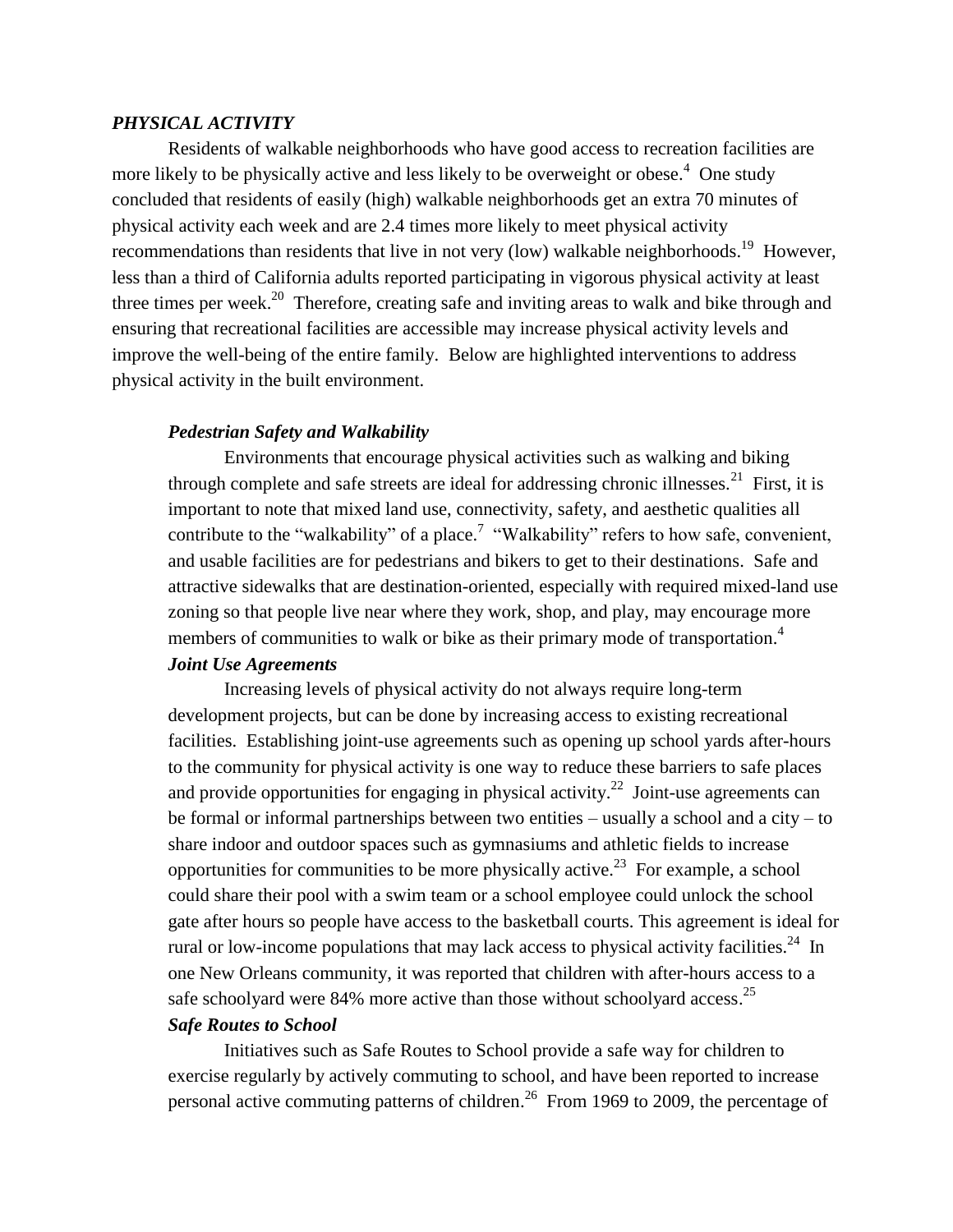children 5-14 years of age walking or bicycling to school dropped from 48% to just 13%.<sup>[27](#page-6-7)</sup> This difference can be due to environmental factors, such as distance to school, traffic-related danger, and crime danger or perceived safety. Safe Routes to School addresses these issues in infrastructural and non-infrastructural interventions. Infrastructural interventions may include grants for better crosswalks and signage. Noninfrastructural interventions may include Walk to School Day or organizing Walking School Buses so groups of children have adult chaperones when walking to school.<sup>[28](#page-6-8)</sup> A California study reported that schools that implemented infrastructure interventions through Safe Routes to School demonstrated walking and bicycling increases in the range of 20 to 200%.<sup>[29](#page-6-9)</sup> In Marin County's second year of enacting the Safe Routes to School Program, participating schools reported an increase of 64% in school trips made by walking, 114% by biking, and 91% by carpooling. They reported a 39% decrease in trips by private vehicles carrying only one student.<sup>[30](#page-6-10)</sup> Moreover, a safety analysis estimated that the safety benefit of the program was approximately 49% decrease in the childhood bicycle and pedestrian collision rates.<sup>[29](#page-6-9)</sup>

### *BREASTFEEDING*

Even during infancy, the environment can have the effect of protecting or jeopardizing the health of our population. Not breastfeeding has been shown to endanger the physical and psychosocial health of mothers, babies, and, as a result, increases costs to the community.<sup>[31](#page-6-11)</sup> Women who have not breastfed have great risks of breast and ovarian cancer, anemia, and osteoporosis.<sup>[31](#page-6-11)</sup> Babies who are not breastfed have a greater risk of sudden infant death syndrome (SIDS), childhood cancer and diabetes.  $31, 32$  $31, 32$  $31, 32$  A mother's surroundings impact her decision to consider initiating breastfeeding, to breastfeed exclusively for the recommended 6 months, and to continue to breastfeed with appropriate foods as recommended by the American Academy of Pediatrics. It is vital to ensure that her environment, whether that be a hospital, worksite, or childcare environment, accommodates and encourages breastfeeding.

#### *Hospital Environments*

California Hospitals are working hard to change policies and procedures, educate staff and alter their physical facilities to support breastfeeding. Many are seeking the Baby-Friendly™ Designation. The Baby-Friendly™ Hospital Initiative (BFHI), launched in 1991, is an effort by United Nations Children's Fund (UNICEF) and the World Health Organization to ensure that all facilities that provide maternity care, whether free-standing or in a hospital, adopt evidence-based maternity care practices that support breastfeeding families.<sup>[33,](#page-6-13) [34](#page-6-14)</sup> Hospitals that receive the designation of "Baby" Friendly Hospital" report an increase in exclusive breastfeeding initiation rates. [35,](#page-6-15) [36](#page-6-16) Environmental changes in the hospital, such as purchasing equipment to enhance the care provided to mothers and babies, have a positive impact on increasing hospital exclusive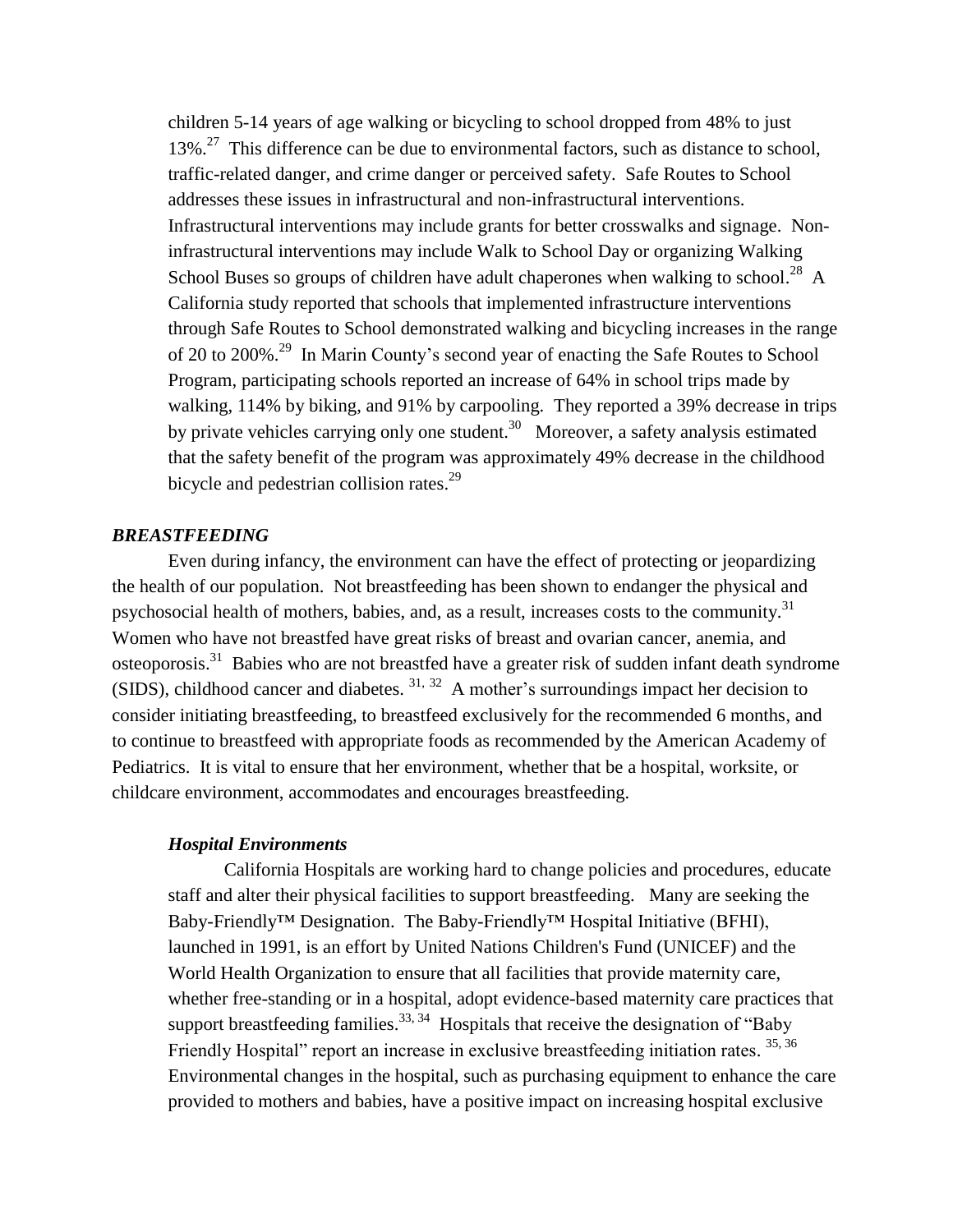breastfeeding initiation rates. Labor and Delivery and even Operating Room areas can be altered to facilitate skin-to-skin contact immediately after birth. Hospitals can facilitate keeping mothers and babies in the same room, called "rooming-in."[34](#page-6-14) Hospitals can also avoid implied endorsement by not including industry-sponsored marketing formula packs in the materials mothers take home from the hospital.  $37$ 

# *Worksite Environments*

By Federal and California law, employers are required to provide lactation accommodation to their employees, specifically providing unpaid break time and access to a private space other than a bathroom for mothers to pump and store their milk.<sup>[38](#page-6-18)</sup> Returning to work has been cited as a main factor that decreases the duration of breastfeeding, so addressing lactation accommodation in the workplace can work to reduce this disparity.<sup>[39](#page-6-19)</sup> Many studies have shown that workplace lactation support has positive impacts on the duration of breastfeeding for participating women.<sup>[40](#page-6-20)</sup> Also, employers benefit from providing worksite lactation support and accommodations through retention of experienced employees, reduction in sick time leave for children's illnesses and lower health care and insurance costs. $41$ 

## *Childcare Environments*

An intention to work full time is associated with lower rates of breastfeeding initiation and shorter duration.  $39$  It is thus relevant that childcare settings be designed to support breastfeeding.<sup>[42](#page-7-1)</sup> As mothers are often concerned about milk production, it is advisable to have childcare supportive environments. Such environments may include staff educated on supporting the breastfed dyad and surroundings that reduces the mother's stress when she arrives, drops off and picks up her baby. This can be done by designating an area for mothers to express or breastfeed their baby when they drop them off, pick them up or during breaks at work, if this is possible. Having a clean and wellidentified area to store breast milk labeled with the child's name will give the mother reassurance her baby will get her milk.<sup>[43](#page-7-2)</sup> Staff that provides accurate information and support and demonstrate confidence that the mother will be able to provide what her baby needs will make mothers feel empowered. It will also encourage mothers to initiate and continue breastfeeding after returning to work.<sup>[44](#page-7-3)</sup>

#### *CONCLUSION*

Maternal, Child, and Adolescent Health programs have a unique role in addressing environmental system changes. Their work with various local and governmental organizations and the vast population they serve allow for many collaborations and partnerships to be formed and expertise to be shared. Focusing on nutrition, physical activity, and breastfeeding environmental change can lead to sustainable and cost effective methods of promoting the wellbeing of the MCAH population.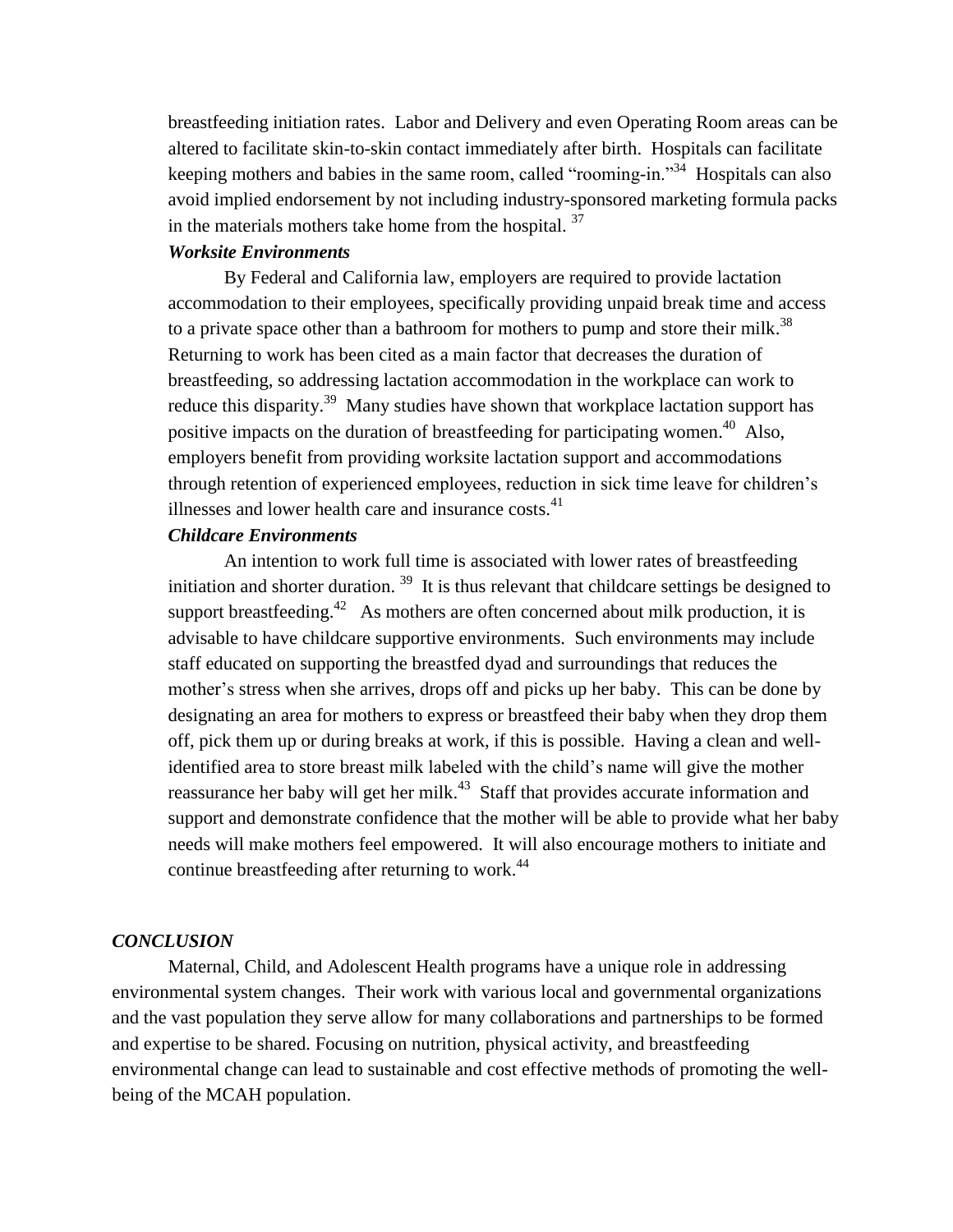# References

<span id="page-5-0"></span>1. Hawkins J, R. A. *The Built Environment*; Association of Maternal and Child Health Programs: 2012.

<span id="page-5-1"></span>2. Glanz, K.; Sallis, J. F.; Saelens, B. E.; Frank, L. D., Healthy nutrition environments: concepts and measures. *Am J Health Promot* **2005,** 19, (5), 330-3, ii.

3. Booth, S. L.; Sallis, J. F.; Ritenbaugh, C.; Hill, J. O.; Birch, L. L.; Frank, L. D.; Glanz, K.; Himmelgreen, D. A.; Mudd, M.; Popkin, B. M.; Rickard, K. A.; St Jeor, S.; Hays, N. P., Environmental and societal factors affect food choice and physical activity: rationale, influences, and leverage points. *Nutr Rev* **2001,** 59, (3 Pt 2), S21-39; discussion S57-65.

<span id="page-5-16"></span>4. Sallis, J. F.; Glanz, K., Physical activity and food environments: solutions to the obesity epidemic. *Milbank Q* **2009,** 87, (1), 123-54.

<span id="page-5-2"></span>5. COPP *2010 California Obesity Prevention Plan: A Vision for Tomorrow, Strategic Action for Today*; California Department of Public Health: Sacramento, 2010.

<span id="page-5-3"></span>6. Organization, W. H. *Joint WHO/FAO Expert Consultation on Diet, Nutrition, and the Prevention of Chronic Diseases*; WH O: Geneva, 2003.

<span id="page-5-4"></span>7. Rahman, T.; Cushing, R. A.; Jackson, R. J., Contributions of built environment to childhood obesity. *Mt Sinai J Med* **2011,** 78, (1), 49-57.

<span id="page-5-5"></span>8. Healthy Food Environments.

<http://www.cdc.gov/healthyplaces/healthtopics/healthyfood/general.htm> (June 25),

<span id="page-5-6"></span>9. *Designed for Disease: The Link Between Local Food Environments and Obesity and Diabetes*; California Center for Public Health Advocacy, PolicyLink, UCLA Center for Health Policy Research: 2008.

<span id="page-5-7"></span>10. Conrey, E. J.; Frongillo, E. A.; Dollahite, J. S.; Griffin, M. R., Integrated program enhancements increased utilization of Farmers' Market Nutrition Program. *J Nutr* **2003,** 133, (6), 1841-4.

<span id="page-5-8"></span>11. Gittelsohn, J.; Rowan, M.; Gadhoke, P., Interventions in small food stores to change the food environment, improve diet, and reduce risk of chronic disease. *Prev Chronic Dis* **2012,** 9, E59.

<span id="page-5-9"></span>12. Larsen, K.; Gilliland, J., A farmers' market in a food desert: Evaluating impacts on the price and availability of healthy food. *Health Place* **2009,** 15, (4), 1158-62.

<span id="page-5-10"></span>13. M., K. *Farmers market prices competitive*; Seattle, 2010.

<span id="page-5-11"></span>14. Alaimo, K.; Packnett, E.; Miles, R. A.; Kruger, D. J., Fruit and vegetable intake among urban community gardeners. *J Nutr Educ Behav* **2008,** 40, (2), 94-101.

<span id="page-5-12"></span>15. Litt, J. S.; Soobader, M. J.; Turbin, M. S.; Hale, J. W.; Buchenau, M.; Marshall, J. A., The influence of social involvement, neighborhood aesthetics, and community garden

<span id="page-5-13"></span>participation on fruit and vegetable consumption. *Am J Public Health* **2011,** 101, (8), 1466-73. 16. Zoellner, J.; Zanko, A.; Price, B.; Bonner, J.; Hill, J. L., Exploring community gardens in a health disparate population: findings from a mixed methods pilot study. *Prog Community Health Partnersh* **2012,** 6, (2), 153-65.

<span id="page-5-14"></span>17. *Searching for Healthy Food: The Food Landscape in California Cities and Counties*; 2007.

<span id="page-5-15"></span>18. Farm to School. [www.farmtoschool.org](http://www.farmtoschool.org/) (July 20),

<span id="page-5-17"></span>19. Saelens, B. E.; Sallis, J. F.; Black, J. B.; Chen, D., Neighborhood-based differences in physical activity: an environment scale evaluation. *Am J Public Health* **2003,** 93, (9), 1552-8.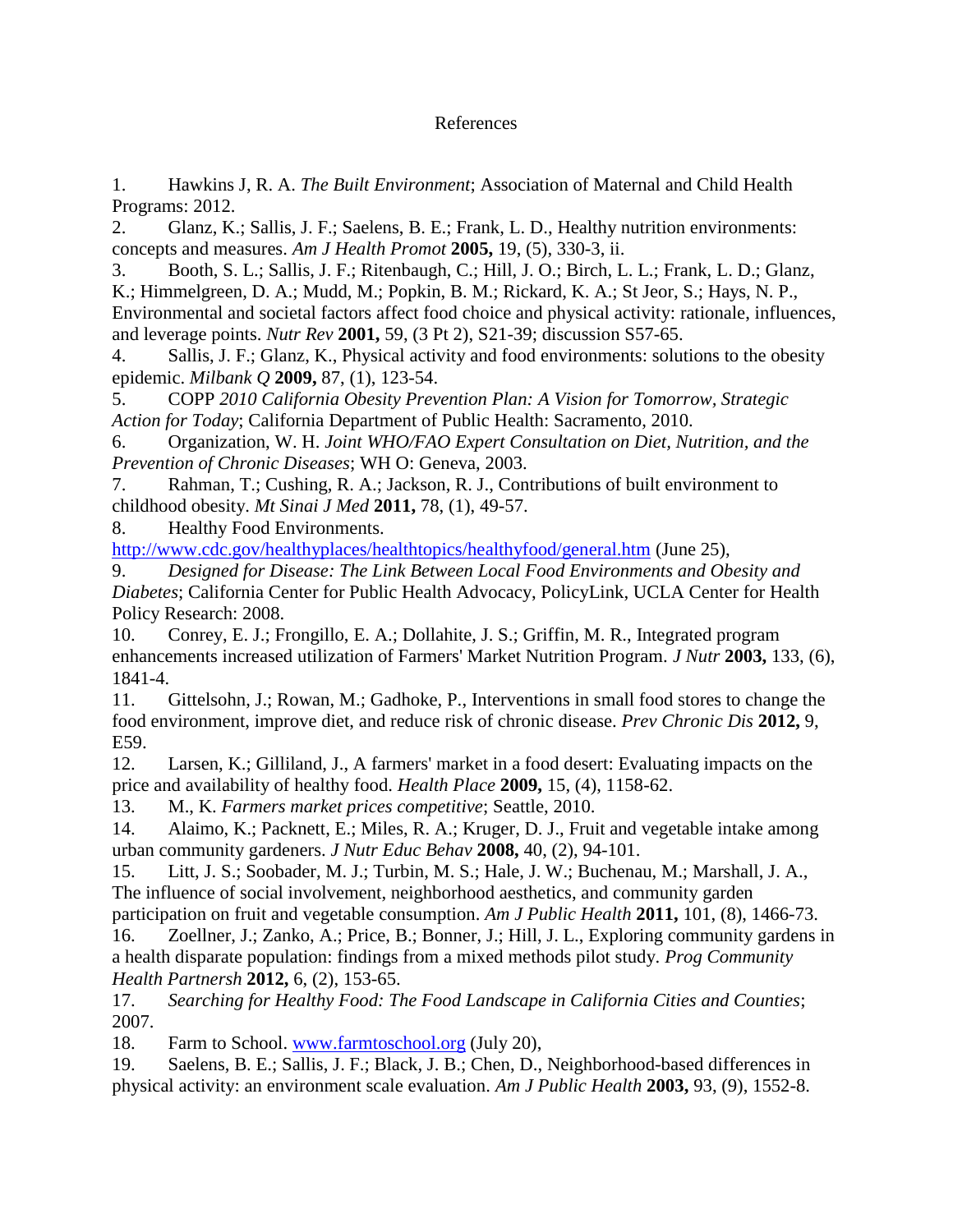<span id="page-6-0"></span>20. (CDC), C. o. D. C. Behavioral Risk Factor Surveillance System. [www.cdc.gov/brfss](http://www.cdc.gov/brfss) (08/18),

<span id="page-6-1"></span>21. Sallis, J. F.; Glanz, K., The role of built environments in physical activity, eating, and obesity in childhood. *Future Child* **2006,** 16, (1), 89-108.

<span id="page-6-2"></span>22. Maddock, J.; Choy, L. B.; Nett, B.; McGurk, M. D.; Tamashiro, R., Increasing access to places for physical activity through a joint use agreement: a case study in urban Honolulu. *Prev Chronic Dis* **2008,** 5, (3), A91.

<span id="page-6-3"></span>23. Joint Use. [www.jointuse.org](http://www.jointuse.org/) (July 20),

<span id="page-6-4"></span>24. Powell, L. M.; Slater, S.; Chaloupka, F. J.; Harper, D., Availability of physical activityrelated facilities and neighborhood demographic and socioeconomic characteristics: a national study. *Am J Public Health* **2006,** 96, (9), 1676-80.

<span id="page-6-5"></span>25. Farley, T. A.; Meriwether, R. A.; Baker, E. T.; Watkins, L. T.; Johnson, C. C.; Webber, L. S., Safe play spaces to promote physical activity in inner-city children: results from a pilot study of an environmental intervention. *Am J Public Health* **2007,** 97, (9), 1625-31.

<span id="page-6-6"></span>26. Davison, K. K.; Werder, J. L.; Lawson, C. T., Children's active commuting to school: current knowledge and future directions. *Prev Chronic Dis* **2008,** 5, (3), A100.

<span id="page-6-7"></span>27. NHTS National Household Travel Survey.<http://nhts.ornl.gov/> (July 15),

<span id="page-6-8"></span>28. National Center for Safe Routes to School.<http://www.saferoutesinfo.org/> (July 20),

<span id="page-6-9"></span>29. Orenstein, M. R.; Gutierrez, N.; Rice, T. M.; Cooper, J. F.; Ragland, D. R., Safe Routes to School Safety and Mobility Analysis. In 2007.

<span id="page-6-10"></span>30. Staunton, C. E.; Hubsmith, D.; Kallins, W., Promoting safe walking and biking to school: the Marin County success story. *Am J Public Health* **2003,** 93, (9), 1431-4.

<span id="page-6-11"></span>31. Bartick, M.; Reinhold, A., The burden of suboptimal breastfeeding in the United States: a pediatric cost analysis. *Pediatrics* **2010,** 125, (5), e1048-56.

<span id="page-6-12"></span>32. Bener, A.; Hoffmann, G. F.; Afify, Z.; Rasul, K.; Tewfik, I., Does prolonged breastfeeding reduce the risk for childhood leukemia and lymphomas? *Minerva Pediatr* **2008,** 60, (2), 155-61.

<span id="page-6-13"></span>33. UNICEF The Baby-Friendly Hospital Initiative.

<http://www.unicef.org/programme/breastfeeding/baby.htm> (08/18/2012),

<span id="page-6-14"></span>34. BFHI Baby-Friendly USA. [www.babyfriendlyusa.org](http://www.babyfriendlyusa.org/) (08/18/2012),

<span id="page-6-15"></span>35. Saadeh, R. J., The baby-friendly hospital initiative 20 years on: facts, progress, and the way forward. *J Hum Lact* **2012,** 28, (3), 272-5.

<span id="page-6-16"></span>36. Philipp, B. L.; Merewood, A.; Miller, L. W.; Chawla, N.; Murphy-Smith, M. M.; Gomes, J. S.; Cimo, S.; Cook, J. T., Baby-friendly hospital initiative improves breastfeeding initiation rates in a US hospital setting. *Pediatrics* **2001,** 108, (3), 677-81.

<span id="page-6-17"></span>37. Feldman-Winter, L.; Grossman, X.; Palaniappan, A.; Kadokura, E.; Hunter, K.; Milcarek, B.; Merewood, A., Removal of industry-sponsored formula sample packs from the hospital: does it make a difference? *J Hum Lact* **2012,** 28, (3), 380-8.

<span id="page-6-18"></span>38. Minimum Requirements of the California Lactation Accommodation Law. In Health, C. D. o. P., Ed. 2002.

<span id="page-6-19"></span>39. Salustiano, L. P.; Diniz, A. L.; Abdallah, V. O.; Pinto Rde, M., [Factors associated with duration of breastfeeding in children under six months]. *Rev Bras Ginecol Obstet* **2012,** 34, (1), 28-33.

<span id="page-6-20"></span>40. Balkam, J. A.; Cadwell, K.; Fein, S. B., Effect of components of a workplace lactation program on breastfeeding duration among employees of a public-sector employer. *Matern Child Health J* **2011,** 15, (5), 677-83.